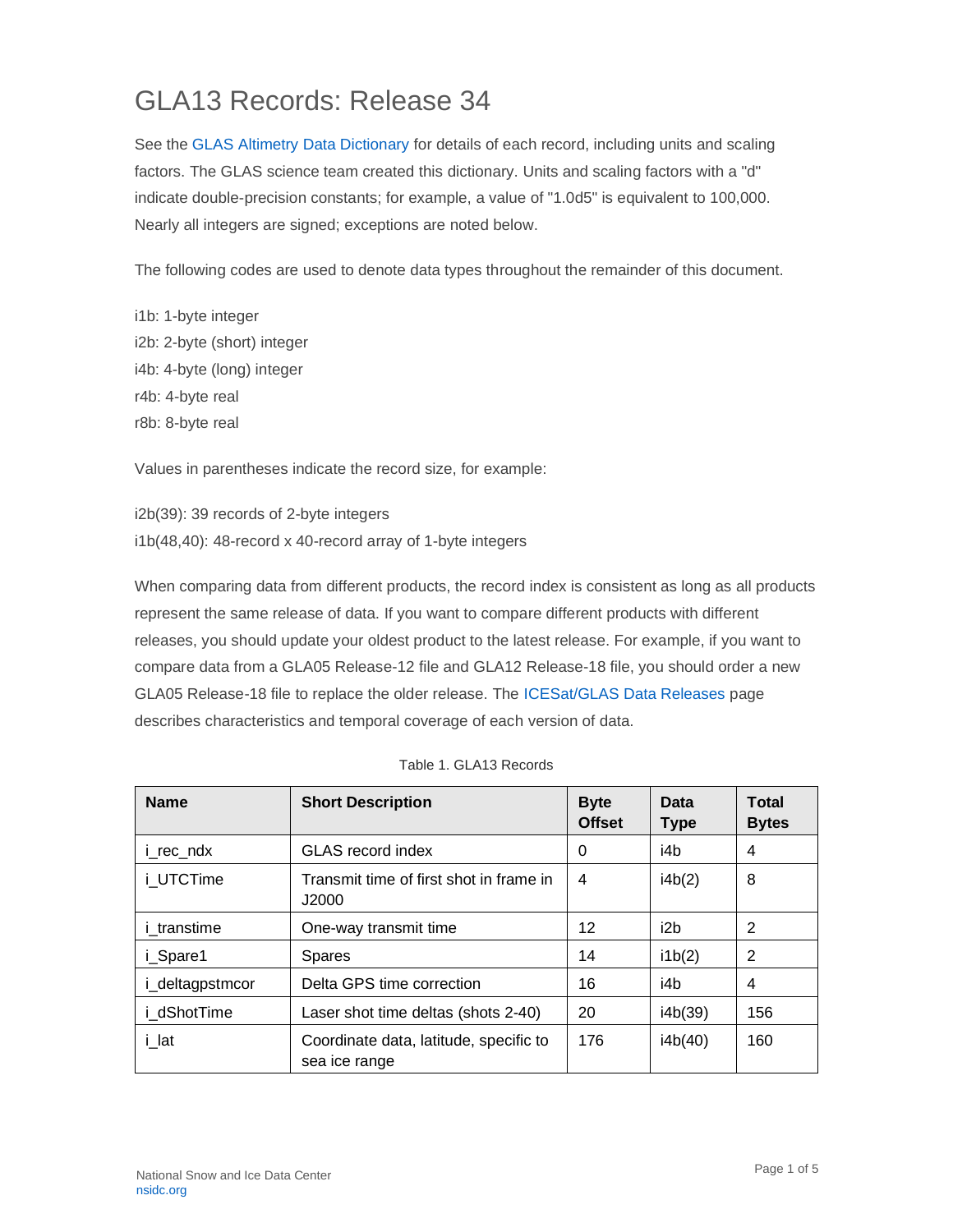| <b>Name</b>          | <b>Short Description</b>                                 | <b>Byte</b><br><b>Offset</b> | <b>Data</b><br><b>Type</b> | <b>Total</b><br><b>Bytes</b> |
|----------------------|----------------------------------------------------------|------------------------------|----------------------------|------------------------------|
| i_lon                | Coordinate data, longitude, specific<br>to sea ice range | 336                          | i4b(40)                    | 160                          |
| i elev               | Sea ice surface elevation                                | 496                          | i4b(40)                    | 160                          |
| i_campaign           | Campaign                                                 | 656                          | i1b(2)                     | 2                            |
| i spare40            | i spare40                                                | 658                          | i2b                        | $\overline{2}$               |
| i_cycTrk             | Cycle and Track                                          | 660                          | i4b                        | 4                            |
| i localSolarTime     | Local apparent solar time                                | 664                          | i4b                        | 4                            |
| i_spare41            | Spare 41                                                 | 668                          | i4b(7)                     | 28                           |
| i_deltaEllip         | Delta Ellipsoid                                          | 696                          | i2b(40)                    | 80                           |
| i beamCoelv          | Co-elevation                                             | 776                          | i4b(40)                    | 160                          |
| i beamAzimuth        | Azimuth                                                  | 936                          | i4b(40)                    | 160                          |
| i_d2refTrk           | Distance to the reference ground<br>track                | 1096                         | i4b(40)                    | 160                          |
| i_SigBegOff          | Signal Begin Range Increment                             | 1256                         | i4b(40)                    | 160                          |
| i_DEM_hires_src      | <b>High Resolution Source Flag</b>                       | 1416                         | i1b(40)                    | 40                           |
| i DEMhiresArElv      | <b>DEMhiresArElv</b>                                     | 1456                         | i2b(9,40)                  | 720                          |
| i ElevBiasCorr       | <b>Elevation Bias Correction</b>                         | 2176                         | i2b(40)                    | 80                           |
| i GmC                | GmC                                                      | 2256                         | i2b(40)                    | 80                           |
| i_spare42            | Spare 42                                                 | 2336                         | i2b(3,40)                  | 240                          |
| i_sigmaatt           | Attitude quality indicator                               | 2576                         | i2b(40)                    | 80                           |
| i Azimuth            | Local azimuth                                            | 2656                         | i4b                        | $\overline{4}$               |
| i_SolAng             | Solar incidence angle                                    | 2660                         | i4b                        | 4                            |
| i_tpintensity_avg    | Transmit pulse intensity - frame<br>average              | 2664                         | i4b                        | 4                            |
| i_tpazimuth_avg      | Transmit pulse azimuth - frame<br>average                | 2668                         | i <sub>2</sub> b           | 2                            |
| i_tpeccentricity_avg | Transmit pulse eccentricity - frame<br>average           | 2670                         | i <sub>2</sub> b           | $\overline{2}$               |
| i_tpmajoraxis_avg    | Transmit pulse major axis - frame<br>average             | 2672                         | i <sub>2</sub> b           | $\overline{2}$               |
| i_poleTide           | Pole Tide                                                | 2674                         | i1b(2)                     | $\overline{2}$               |
| i_gdHt               | Geoid                                                    | 2676                         | i2b(2)                     | 4                            |
| i_erElv              | Solid earth tide elevation (at first and<br>last shot)   | 2680                         | i2b(2)                     | 4                            |
| i_spElv              | Tide elevations, specific                                | 2684                         | i2b(4)                     | 8                            |
| i_ldElv              | Load tide elevation                                      | 2692                         | i2b(4)                     | 8                            |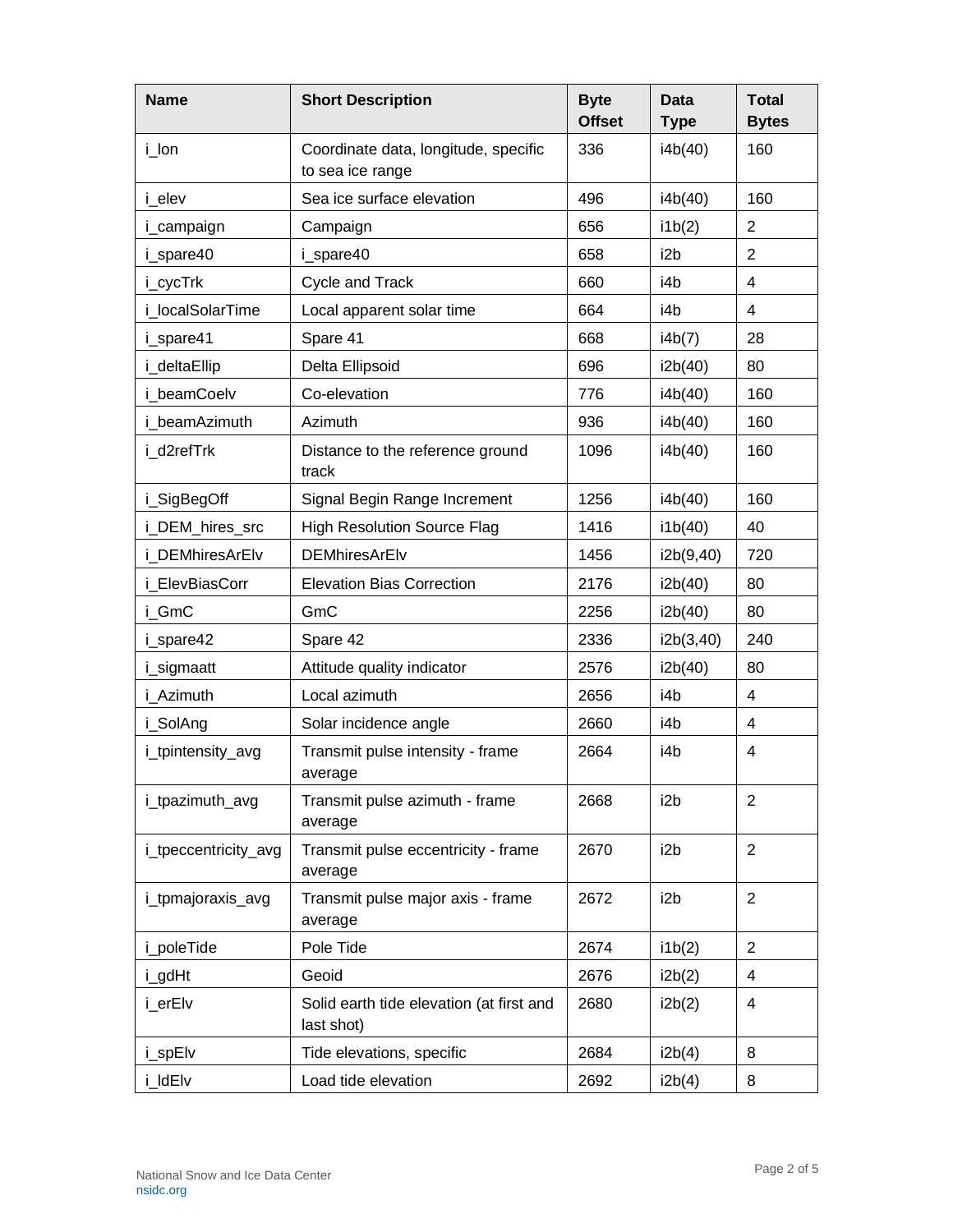| <b>Name</b>   | <b>Short Description</b>                          | <b>Byte</b><br><b>Offset</b> | <b>Data</b><br><b>Type</b> | <b>Total</b><br><b>Bytes</b> |
|---------------|---------------------------------------------------|------------------------------|----------------------------|------------------------------|
| i_spare12     | Spares                                            | 2700                         | i2b(2)                     | 4                            |
| i_wTrop       | Range correction - wet troposphere                | 2704                         | i2b(2)                     | 4                            |
| i_dTrop       | Range correction - dry troposphere                | 2708                         | i2b(40)                    | 80                           |
| i_surfType    | Region type                                       | 2788                         | i1b                        | $\mathbf{1}$                 |
| i_spare11     | Spare 11                                          | 2789                         | i1b(3)                     | 3                            |
| i_DEM_elv     | <b>DEM</b> elevation                              | 2792                         | i4b(40)                    | 160                          |
| i_refRng      | Reference range                                   | 2952                         | i4b(40)                    | 160                          |
| i_TrshRngOff  | Threshold retracker range offset                  | 3112                         | i4b(40)                    | 160                          |
| i_siRngOff    | Sea ice range offset                              | 3272                         | i4b(40)                    | 160                          |
| i_SigEndOff   | Signal end range offset                           | 3432                         | i4b(40)                    | 160                          |
| i_cntRngOff   | Centroid range offset                             | 3592                         | i4b(40)                    | 160                          |
| i reflctUC    | reflctUC                                          | 3752                         | i4b(40)                    | 160                          |
| i_reflCor_atm | Reflectance correction, atmosphere                | 3912                         | i4b                        | 4                            |
| i_maxSmAmp    | Peak amplitude of smoothed<br>received echo       | 3916                         | i2b(40)                    | 80                           |
| i_ocElv       | Ocean tide elevation (at first and last<br>shot)  | 3996                         | i2b(40)                    | 80                           |
| i numPk       | Number of peaks found in the return               | 4076                         | i1b(40)                    | 40                           |
| i_kurt2       | Kurtosis of the Received Echo<br>(standard)       | 4116                         | i2b(40)                    | 80                           |
| i skew2       | <b>Skewness</b>                                   | 4196                         | i2b(40)                    | 80                           |
| i_spare4      | Spares                                            | 4276                         | i1b(160)                   | 160                          |
| i_BergElev    | Iceberg elevation                                 | 4436                         | i4b(40)                    | 160                          |
| i_spare10     | Spares                                            | 4596                         | i1b(160)                   | 160                          |
| i_SiRngFst    | Sea ice range increment to first peak             | 4756                         | i4b(40)                    | 160                          |
| i_SealceVar   | Standard deviation of the sea ice<br>Gaussian fit | 4916                         | i2b(40)                    | 80                           |
| i_ElvuseFlg   | Elevation use flag                                | 4996                         | i1b(5)                     | 5                            |
| i_atm_avail   | Atmosphere availaility flag                       | 5001                         | i1b                        | 1                            |
| i_spare16     | Spare 16                                          | 4842                         | i1b(4)                     | 4                            |
| i_cld1_mswf   | Cloud multiple scattering warning<br>flag         | 5006                         | i1b                        | 1                            |
| i_MRC_af      | Medium resolution cloud availability<br>flag      | 5007                         | i1b                        | 1                            |
| i_spare9      | Spares                                            | 5008                         | i1b(40)                    | 40                           |
| i_ElvFlg      | Elevation definition flag                         | 5048                         | i1b(40)                    | 40                           |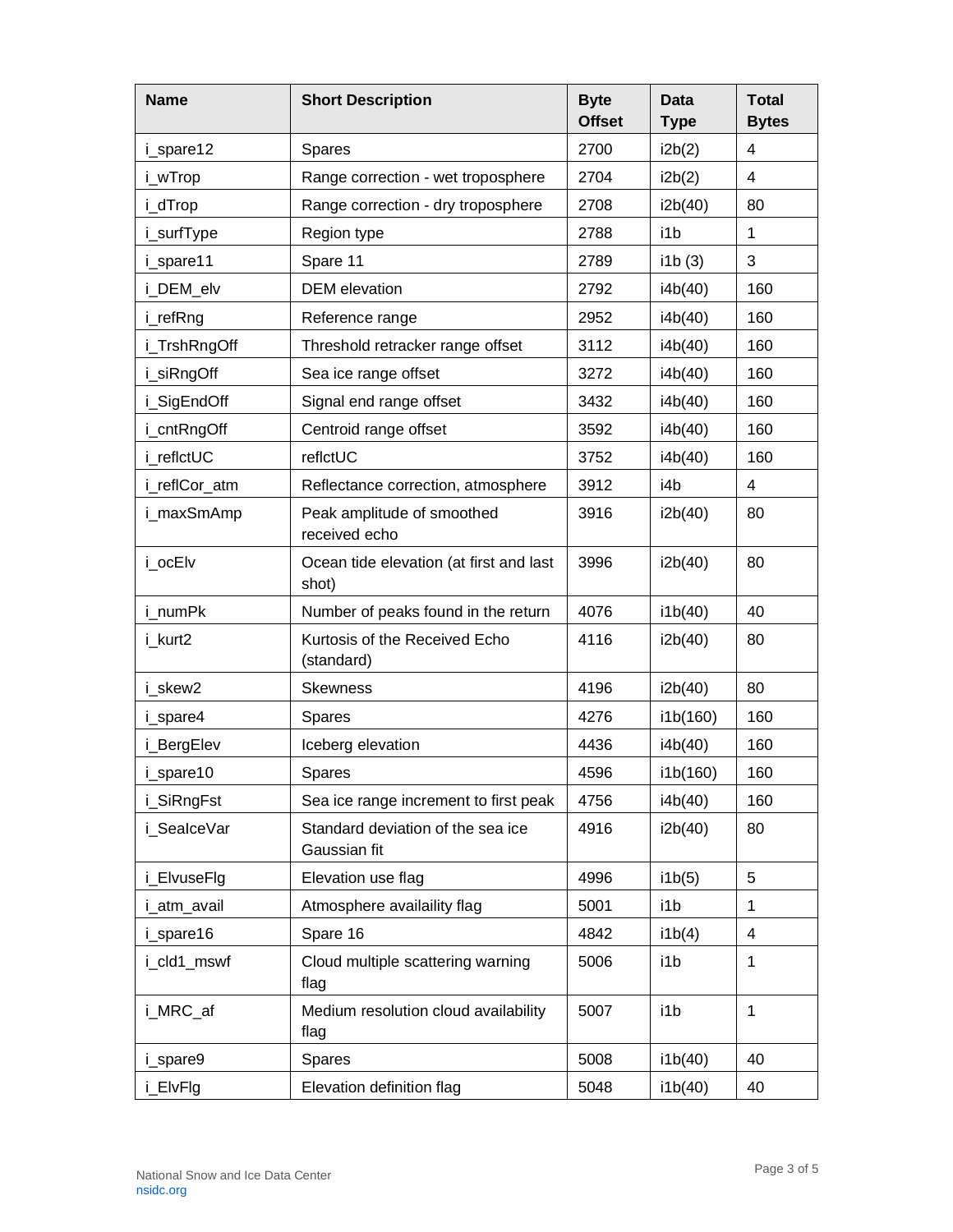| <b>Name</b>     | <b>Short Description</b>                       | <b>Byte</b><br><b>Offset</b> | <b>Data</b><br><b>Type</b> | <b>Total</b><br><b>Bytes</b> |
|-----------------|------------------------------------------------|------------------------------|----------------------------|------------------------------|
| i_rng_UQF       | Range offset quality/use flag                  | 5088                         | i2b(40)                    | 80                           |
| i_spare49       | Spare 49                                       | 5168                         | i1b(10)                    | 10                           |
| i_timecorflg    | Time correction flag                           | 5178                         | i2b                        | $\overline{2}$               |
| i_APID_AvFlg    | APID data availability flag                    | 5180                         | i1b(8)                     | 8                            |
| i_AttFlg2       | Attitude flag 2                                | 5188                         | i1b(20)                    | 20                           |
| i_spare5        | Spares                                         | 5208                         | i1b                        | 1                            |
| i FrameQF       | Altimeter frame quality flag                   | 5209                         | i1b                        | 1                            |
| i_OrbFlg        | POD flag (orbit flag)                          | 5210                         | i1b(2)                     | $\overline{2}$               |
| i_rngCorrFlg    | Range correction flag                          | 5212                         | i1b(2)                     | $\overline{2}$               |
| i_CorrStatFlg   | Correction status flag                         | 5214                         | i1b(2)                     | $\overline{2}$               |
| i spare15       | Spare 15                                       | 5056                         | i1b(8)                     | 8                            |
| i AttFlg1       | Attitude flag 1                                | 5224                         | i2b                        | $\overline{2}$               |
| i_Spare6        | <b>Spares</b>                                  | 5226                         | i1b(2)                     | $\overline{2}$               |
| i_spare44       | Spare 44                                       | 5068                         | i1b (120)                  | 120                          |
| i satNdx        | Saturation Index                               | 5348                         | i1b (40)                   | 40                           |
| i satElevCorr   | <b>Saturation Elevation Correction</b>         | 5388                         | i2b (40)                   | 80                           |
| i_satCorrFlg    | <b>Saturation Correction Flag</b>              | 5468                         | i1b (40)                   | 40                           |
| i_satNrgCorr    | <b>Saturation Energy Correction</b>            | 5508                         | i2b (40)                   | 80                           |
| i_spare13       | <b>Spares</b>                                  | 5588                         | i2b (40)                   | 80                           |
| i_gval_rcv      | Gain Value used for Received Pulse             | 5668                         | i2b (40)                   | 80                           |
| i_RecNrgAll     | Received Energy signal begin to<br>signal end  | 5748                         | i2b (40)                   | 80                           |
| i_FRir_cldtop   | Full Resolution 1064 Cloud Top                 | 5828                         | i2b (40)                   | 80                           |
| i_FRir_qaFlag   | Full Resolution 1064 Quality Flag              | 5908                         | i1b (40)                   | 40                           |
| i_atm_char_flag | Atmosphere Characterization Flag               | 6068                         | i <sub>2</sub> b           | $\overline{2}$               |
| i_atm_char_conf | Atmosphere Characterization Flag<br>Confidence | 6070                         | i2b                        | $\overline{2}$               |
| i_spare48       | Spare 48                                       | 6072                         | i1b(36)                    | 36                           |
| i_FRir_intsig   | Full Resolution 1064 Integrated<br>Signal      | 5988                         | i2b (40)                   | 80                           |
| i_spare14       | <b>Spares</b>                                  | 6068                         | i1b (120)                  | 120                          |
| i_Surface_temp  | Surface Temperature                            | 6188                         | i <sub>2</sub> b           | $\overline{2}$               |
| i_Surface_pres  | <b>Surface Pressure</b>                        | 6190                         | i <sub>2</sub> b           | $\overline{2}$               |
| i_Surface_relh  | <b>Relative Humidity</b>                       | 6192                         | i <sub>2</sub> b           | 2                            |
| i_maxRecAmp     | Max Amplitude of Received Echo                 | 6194                         | i2b (40)                   | 80                           |